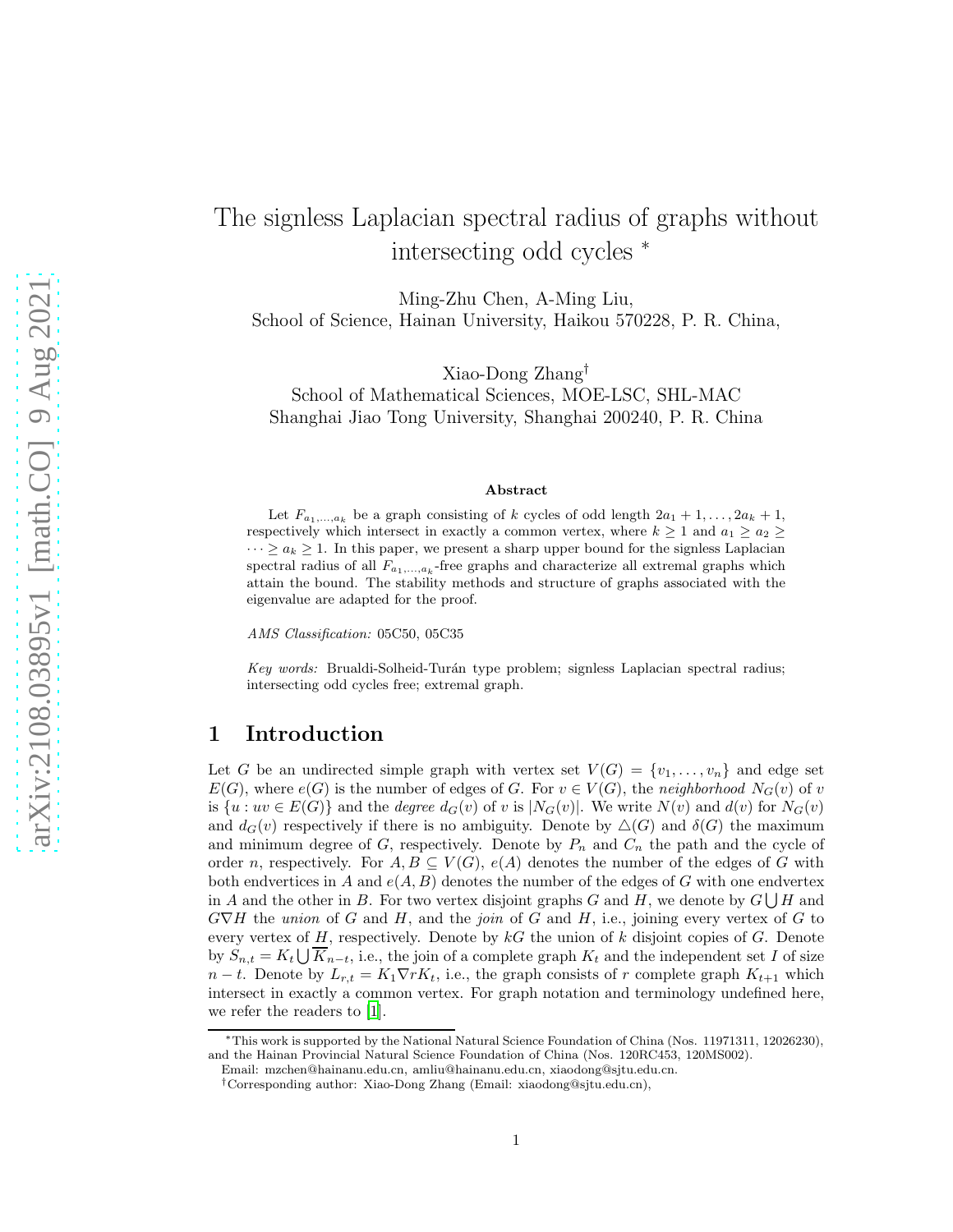We say a graph G is  $H$ -free if it does not contain H as a subgraph. The Turán number of a graph H is the maximum number of edges that is in an H-free graph of order  $n$ , and is denoted by  $ex(n, H)$ . An H-free graph of order n with  $ex(n, H)$  edges is called an extremal graph for H and denote  $Ex(n, H)$  by the set of all extremal graphs of order n for H. To determine  $ex(n, H)$  and characterize those graphs in  $Ex(n, H)$  is a fundamental problem (called Tur´an-type problem) in extremal graph theory. It will be interesting to look for some nice graphs H such that  $ex(n, H)$  and  $Ex(n, H)$  will be characterized. The graph  $F_{a_1,\ldots,a_k}$  which is a graph consisting of k cycles of odd length  $2a_1 + 1, \ldots, 2a_k + 1$ , respectively which intersect in exactly a common vertex may be of interest, where  $k \geq 1$ and  $a_1 \ge a_2 \ge \cdots \ge a_k \ge 1$ . If  $k = 1$ , then  $F_{a_1,...,a_k}$  is an odd cycle  $C_{2a_1+1}$ . Simonovits [\[22\]](#page-10-0) proved that  $ex(n, C_{2a_1+1}) = \lfloor \frac{n^2}{4} \rfloor$  $\lfloor \frac{n^2}{4} \rfloor$  and  $Ex(n, C_{2a_1+1})$  is a balance complete bipartite graph. If  $k \geq 2$  and  $a_1 = \cdots = a_k = 1$ , then  $F_{a_1,\ldots,a_k}$  is denoted by  $F^{(k)}$  which is called the *friendship graph*. In 1995, Erdős, Füredi, Gould, Gunderson [\[11](#page-10-1)] significantly extended Mantel's result and proved the following interesting result.

<span id="page-1-0"></span>**Theorem 1.1.** [\[11](#page-10-1)] Let  $k \geq 1$  and  $n \geq 50k^2$ . Then

$$
ex(n, F^{(k)}) = \left\lfloor \frac{n^2}{4} \right\rfloor + \begin{cases} k^2 - k, & \text{if } k \text{ is odd,} \\ k^2 - \frac{3}{2}k, & \text{if } k \text{ is even.} \end{cases}
$$

Furthermore, if k is odd, then  $Ex(n, F^{(k)})$  consists of graphs which are constructed by taking a complete bipartite graph with two partite of size  $\lceil \frac{n}{2} \rceil$  and  $\lfloor \frac{n}{2} \rfloor$  and embedding two vertex disjoint copies of  $K_k$  in one side. If k is even, then  $Ex(n, F^{(k)})$  consists of graphs which are constructed by taking a complete bipartite graph with two partite of size  $\lceil \frac{n}{2} \rceil$  and  $\lfloor \frac{n}{2} \rfloor$ and embedding a graph with  $2k-1$  vertices,  $k^2 - \frac{3}{2}k$  edges with maximum degree  $k-1$  in one partite.

If  $k \geq 2$  and  $a_1 \geq \cdots \geq a_s \geq 2$ ,  $a_{s+1} = \cdots = a_k = 1$  with  $1 \leq s \leq k$ , then  $F_{a_1,\cdots,a_k}$ is denoted by  $H_{k,s}$ , i.e.,  $H_{k,s}$  is the graph consisting of k odd cycles and  $k - s$  triangles which intersect in exactly a common vertex. In 2018, Hou, Qiu and Liu [\[13\]](#page-10-2), and Yuan [\[23](#page-10-3)] independently proved the following result.

<span id="page-1-1"></span>**Theorem 1.2.** [\[13](#page-10-2), [23](#page-10-3)] Let  $k \geq 2$  and  $1 \leq s \leq k$ . Then

$$
ex(n, H_{k,s}) = \left\lfloor \frac{n^2}{4} \right\rfloor + (k-1)^2
$$

for sufficient large n. Moreover,  $Ex(n, H_{k,s})$  consists of a balance complete bipartite graph with a complete bipartite graph  $K_{k-1,k-1}$  embedded in one partite if  $(k, s) \neq (4, 1)$ ; a balance complete bipartite graph with a complete bipartite graph  $K_{3,3}$  or  $3K_3$  embedded in one partite if  $(k, s) = (4, 1)$ 

In spectral extremal graph theory, there is an analogy between the Turán type problem and the Brualdi-Solheid-Turán type problem which are proposed by Nikiforov [\[17\]](#page-10-4). The Brualdi-Solheid-Turán type problem is how to determine the maximum spectral radius of an  $H$ -free graph of order n and characterize those graphs which attain the maximum spectral radius. The Brualdi-Solheid-Turán type problem of the adjacent spectral spectral radius has been studied for various kinds of  $H$  such as the complete graph [\[16\]](#page-10-5), the complete bipartite graph [\[18](#page-10-6)], the cycles or paths of specified length [\[17](#page-10-4)], the linear forest [\[3](#page-9-1)], and star forest [\[4\]](#page-9-2) and so on. In addition, the Brualdi-Solheid-Tur´an type problem of the signless Laplacian spectral radius has also been investigated extensively in the literature. For more details, readers may be referred to [\[8,](#page-9-3) [12](#page-10-7), [19](#page-10-8)[–21,](#page-10-9) [24](#page-10-10), [25\]](#page-10-11). It is of interest to consider this problem for  $F_{a_1,\dots,a_k}$ .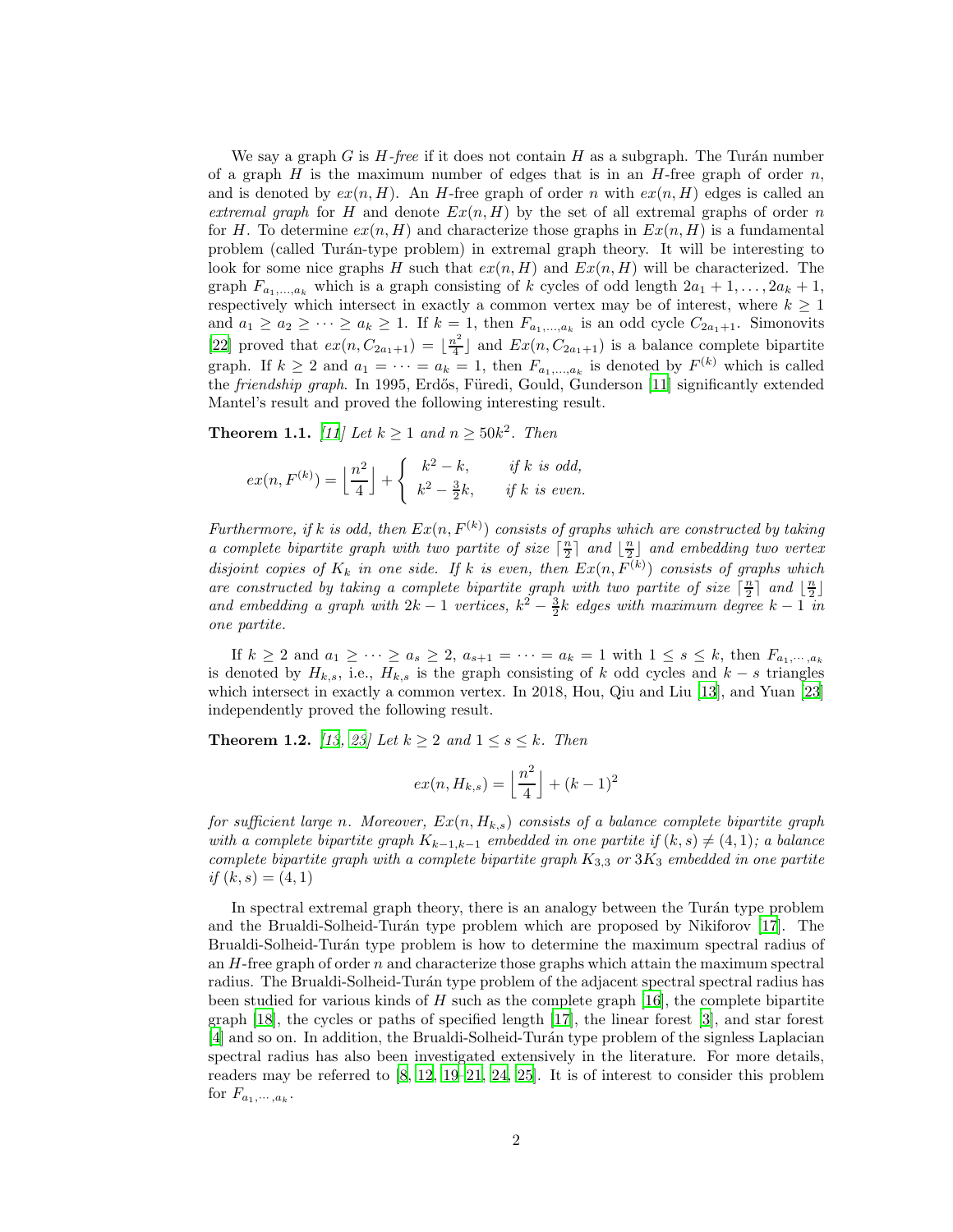The *adjacency matrix* of G is the  $n \times n$  matrix  $A(G) = (a_{ij})$ , where  $a_{ij} = 1$  if  $v_i$  is adjacent to  $v_i$ , and 0 otherwise. Moreover, the matrix  $Q(G) = D(G) + A(G)$  is known as the *signless Laplacian matrix* of G, where  $D(G)$  is the degree diagonal matrix of G. The largest eigenvalues of  $A(G)$  is called the *spectral radius* of G. The largest eigenvalues of  $Q(G)$  is called the *signless Laplacian spectral radius* of G and denoted by  $q(G)$ .

In fact, if  $k = 1$  and  $a_1 = 1$ , Nikiforov [\[16](#page-10-5)] determined the maximum spectral radius of all  $F_1$ -free graphs of order n and proved that the only balance bipartite graphs has the maximum spectral radius; while He, Jin and Zhang [\[12\]](#page-10-7) obtained a sharp bound for the signless Laplacian spectral radius of all  $F_1$ -free graphs of order n and proved that the corresponding extremal graphs are all complete bipartite graphs  $K_{r,s}$  with  $r + s = n$ . Later, if  $k = 1$  and  $a_1 \geq 2$ , Nikiforov [\[17\]](#page-10-4) and Yuan [\[24\]](#page-10-10) determined the maximum spectral radius and the signless spectral radius among  $F_{a_1}$ -free graphs of order n, respectively. Recently, Cioabă, Feng, Tait and Zhang [\[5\]](#page-9-4) studied the Brualdi-Solheid-Turán type problem for  $F^{(k)}$ free graphs and determined the corresponding spectral extremal graphs, which can be viewed as a spectral analogue of Theorem [1.1.](#page-1-0)

**Theorem 1.3.** [\[5\]](#page-9-4) Let G be an  $F^{(k)}$ -free graph of order n with  $k \geq 2$ . If G has the maximum spectral radius, then

$$
G \in Ex(n, F^{(k)})
$$

#### for sufficiently large n.

Inspired by the work of Cioabă, Feng, Tait, and Zhang [\[5](#page-9-4)], Zhao, Huang, and Guo [\[25](#page-10-11)] focused on the maximum signless Laplacian spectral radius of all  $F^{(k)}$ -free graphs of order n and proved the following result.

**Theorem 1.4.** [\[25](#page-10-11)] Let G be an  $F^{(k)}$ -free graph of order n. If  $k \geq 2$  and  $n \geq 3k^2 - k - 2$ , then

$$
q(G) \le q(S_{n,k})
$$

with equality if and only if  $G = S_{n,k}$ .

Recently, Li and Peng [\[14\]](#page-10-12) proved the spectral result of all  $H_{k,s}$ -free graphs of order n, which can be viewed as a spectral analogue of Theorem [1.2.](#page-1-1)

<span id="page-2-0"></span>**Theorem 1.5.** [\[14](#page-10-12)] Let  $k \geq 2$  and  $1 \leq s \leq k$ . If G is an  $H_{k,s}$ -free graph of order n with the maximum spectral radius, then

$$
G \in Ex(n, H_{k,s})
$$

for sufficiently large n.

Furthermore, they proposed the following conjecture on the signless Laplacian spectral radius of  $F_{a_1,\dots,a_k}$ -free graphs of order n with  $k \geq 2$  and  $a_1 = \dots = a_k \geq 2$ .

**Conjecture 1.6.** [\[14](#page-10-12)] Let G be an  $F_{a_1,\dots,a_k}$ -free graph of order n. If  $k \geq 2$  and  $a_1 = \dots =$  $a_k = a \geq 2$ , then

$$
q(G) \le q(S_{n,ka})
$$

for sufficiently large n with equality if and only if  $G = S_{n,ka}$ .

Inspired by the above known results and the conjecture on the signless Laplacian spectral radius of  $F_{a_1,\dots,a_k}$ -free graphs with  $k \geq 2$  and  $a_1 = \dots = a_k \geq 2$ , we studied the maximum signless Laplacian spectral radius of all  $F_{a_1,\dots,a_k}$ -free graphs. Combined with known results, we present the main result of this paper as follows.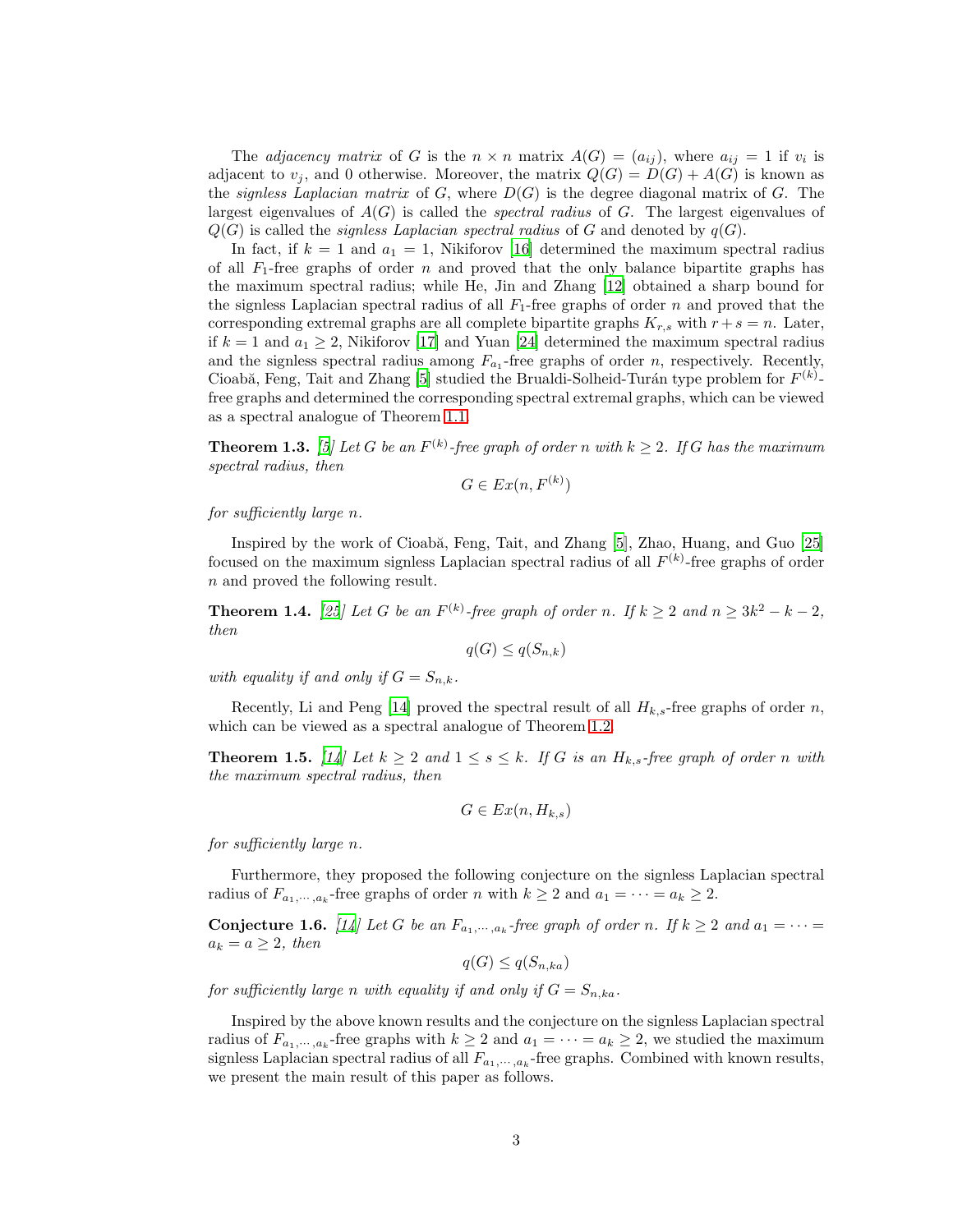<span id="page-3-0"></span>**Theorem 1.7.** Let G be an  $F_{a_1,...,a_k}$ -free graph of order  $n \geq 8t^2 - 12t + 9$  with  $t = \sum_{i=1}^{k} a_i$ . (1) [\[12](#page-10-7)] If  $k = 1$  and  $a_1 = 1$ , then  $q(G) \leq q(S_{n,t})$  with equality if and only if G is a complete bipartite graphs  $K_{r,s}$  with  $r + s = n$ .

(2) [\[24](#page-10-10)] If  $k = 1$ ,  $a_1 \geq 2$ , and  $n \geq 110t^2$ , then  $q(G) \leq q(S_{n,t})$  with equality if and only if  $G = S_{n,t}$ .

(3) [\[25\]](#page-10-11) If  $k \geq 2$  and  $a_1 = \cdots = a_k = 1$ , then  $q(G) \leq q(S_{n,t})$  with equality if and only if  $G = S_{n,t}.$ 

(4) If  $k \geq 2$  and  $a_1 \geq 2$ , then  $q(G) \leq q(S_{n,t})$  with equality if and only if  $G = S_{n,t}$ .

Remark. It is worth mentioning that the extremal graphs in Theorem [1.7](#page-3-0) (4) are not the same as those of Theorems [1.2](#page-1-1) and [1.5.](#page-2-0) The extremal graphs in Theorems [1.2](#page-1-1) and [1.5](#page-2-0) are only depend on the number of intersecting triangles and the number of all intersecting odd cycles; while the extremal graph in Theorem [1.7](#page-3-0) (4) is not only depend on the number of intersecting odd cycles, but also the lengths of all intersecting odd cycles.

The rest of this paper is organized as follows. In Section 2, some known lemmas are presented. In Section 3, we give the proof of Theorem [1.7.](#page-3-0)

### 2 Some Lemmas

<span id="page-3-1"></span>**Lemma 2.1.** [\[10](#page-10-13)] Let  $k \geq 3$ . If G is  $P_k$ -free graph of order n, then  $e(G) \leq \frac{(k-2)n}{2}$  $\frac{(-2)^n}{2}$  with equality if and only if G is union of disjoint copies of  $K_{k-1}$ .

<span id="page-3-3"></span>**Lemma 2.2.** [\[10](#page-10-13)] Let  $k \geq 2$ . If G is graph of order n with no cycle longer than k, then  $e(G) \leq \frac{k(n-1)}{2}$  $\frac{1}{2}$  with equality if and only if  $G = L_{r,k-1}$  with  $n = r(k-1)+1$ .

<span id="page-3-4"></span>**Lemma 2.3.** [\[9\]](#page-9-5) If G is a graph with  $\delta(G) \geq 2$ , then G contains a cycle of length at least  $\delta(G)+1$ .

We also need the stability result on the disjoint paths.

<span id="page-3-5"></span>**Lemma 2.4.** [\[2](#page-9-6)] Let  $H = \bigcup_{i=1}^{k} P_{2a_i}$  with  $k \geq 2$ ,  $a_1 \geq \cdots \geq a_k \geq 1$ , and  $t = \sum_{i=1}^{k} a_i$ . If  $\delta(G) \geq t-1$  and G is an H-free connected graph of order  $n \geq 2t$ . then one of the following holds:

$$
(1) G \subseteq S_{n,t-1};
$$

(2)  $F = 2P_{2a_1}$  and  $G = L_{r,t-1}$ , where  $n = r(t-1) + 1$ .

The structure of graphs and the spectral radius of graphs will be stated as follows.

<span id="page-3-2"></span>**Lemma 2.5.** [\[20](#page-10-14)] Let  $t \geq 2$  and  $n > 5t^2$ . Then (1)  $q(S_{n,t}) > n+2t-2-\frac{2(t^2-t)}{n+2t-3} > n+2t-3.$ (2) If G is a graph of order n with  $q(G) \geq q(S_{n,t})$ , then  $e(G) \geq tn - t^2 + 1$ .

<span id="page-3-6"></span>Lemma 2.6. If  $n = r(t-1) + 2$  with  $r \ge 1$  and  $t \ge 3$ , then  $q(K_1 \nabla L_{r,t-1}) < n + 2t - 3$ .

**Proof.** Let  $G = K_1 \nabla L_{r,t-1}$ . Note that the nonincreasing degree sequence  $(d_1, \ldots, d_n)$  of G is  $(n-1, n-1, t, \ldots, t)$ . By [\[7,](#page-9-7) Theorem 4.2], we have

$$
q(G) = \frac{d_1 + 2d_3 - 1 + \sqrt{(2d_3 - d_1 + 1)^2 + 8\sum_{i=1}^2 (d_i - d_3)}}{2}
$$
  
= 
$$
\frac{n + 2t - 2 + \sqrt{(n - 2t - 2)^2 + 16(n - 2t - 2) + 16t + 16}}{2}
$$
  

$$
\leq \frac{n + 2t - 2 + (n - 2t - 2) + \frac{3t + 7}{2}}{2}
$$
  

$$
< n + 2t - 3.
$$

This completes the proof.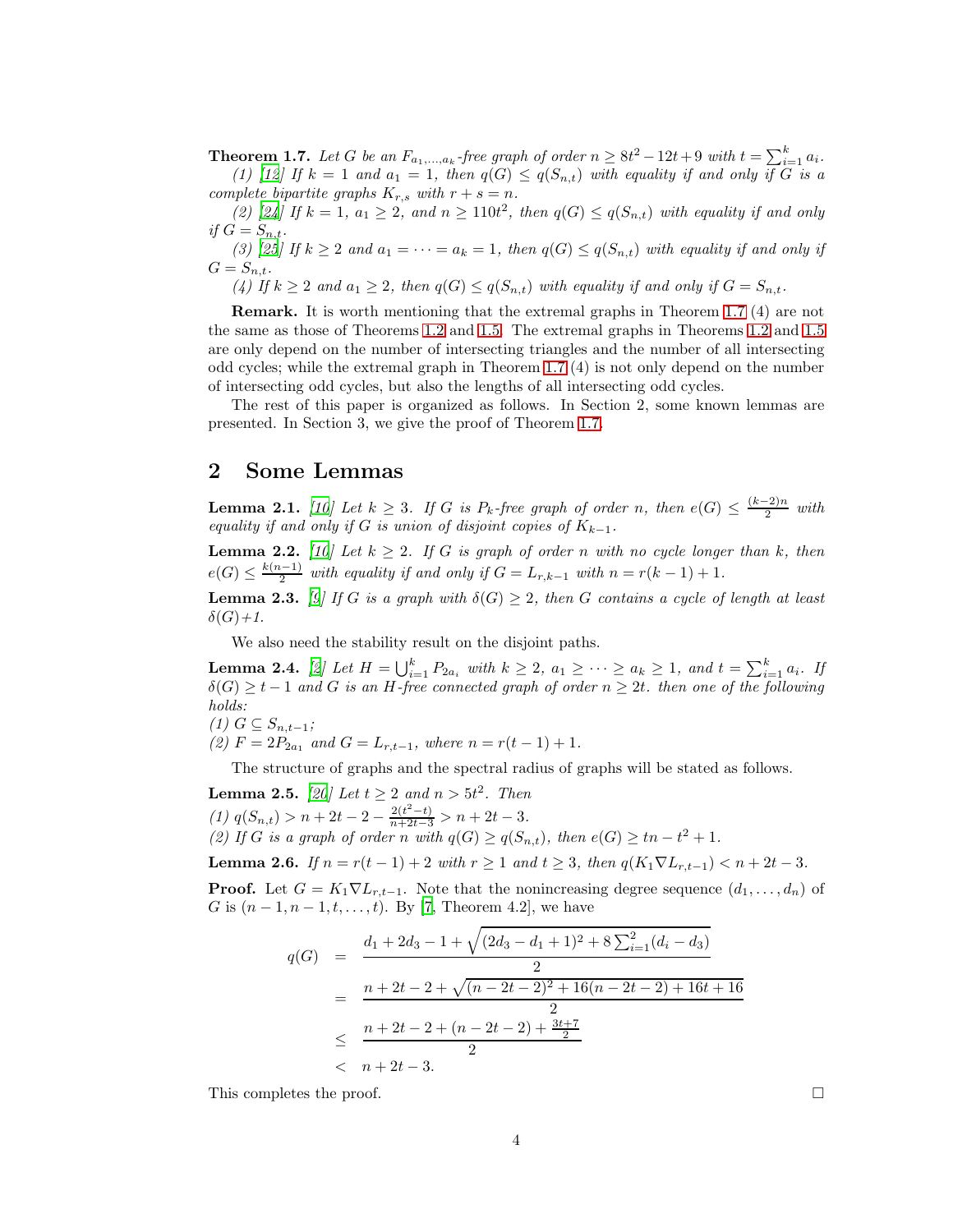# 3 Proof of Theorem [1.7](#page-3-0)

In order to prove Theorem [1.7,](#page-3-0) we only to prove the assertion holds for  $F_{a_1,\,\ldots,a_k}$  with  $k \geq 2$ and  $a_1 \geq 2$ . Hence we always assume that  $F_{a_1,\dots,a_k}$  is the graph with  $k \geq 2$  and  $a_1 \geq 2$  in this section. Firstly, we present several technical lemmas.

<span id="page-4-1"></span>**Lemma 3.1.** Let G be an  $F_{a_1,...,a_k}$ -free graph of order  $n \geq 8t^2 - 12t + 9$  with  $t = \sum_{i=1}^{k} a_i$ . If  $q(G) \geq q(S_{n,t}),$  then  $\Delta(G) = n - 1.$ 

Proof. By the upper bound for the signless Laplacian spectral radius from Merris [\[15](#page-10-15)], there exists a vertex  $u$  such that

<span id="page-4-0"></span>
$$
q(G) \le \max_{v \in V(G)} \left\{ d(v) + \frac{1}{d(v)} \sum_{z \in N(v)} d(z) \right\} = d(u) + \frac{1}{d(u)} \sum_{z \in N(u)} d(z).
$$

Let  $A = N(u)$  and  $B = V(G) \setminus (N(u) \cup \{u\})$ . Then  $|A| + |B| + 1 = n$  and

$$
q(S_{n,t}) \le q(G) \le d(u) + \frac{1}{d(u)} \sum_{z \in N(u)} d(z) = |A| + 1 + \frac{2e(A) + e(A, B)}{|A|}.
$$
 (1)

Next we show that  $d(u) = n - 1$ . Assume for a contradiction that  $d(u) < n - 1$ . We prove the following claims.

**Claim 1.** No vertex in  $B$  is adjacent to every vertex in  $A$ .

Suppose that there exists a vertex  $v \in B$  which is adjacent to every vertex in A. Since G is  $F_{a_1,...,a_k}$ -free, we have  $G[A]$  is  $P_{2a_1-1} \bigcup (\bigcup_{i=2}^k P_{2a_i})$ -free. Otherwise we can add the path  $P_{2a_1-1}$  in  $G[A]$  to a path of order  $2a_1$  by deleting the first edge e of  $P_{2a_1-1}$  with  $a_1 \geq 2$ and adding two edges from u to the endvertices of e and thus we obtain an  $F_{a_1,...,a_k}$ , which is a contradiction. Hence  $G[A]$  is  $P_{2t-1}$ -free, where  $t = \sum_{i=1}^{k} a_i$ . By Lemma [2.1,](#page-3-1) we have  $2e(A) \le (2t-3)|A|$ . By [\(1\)](#page-4-0) and  $e(A, B) \le |A||B|$ , we have

$$
q(S_{n,t}) \le |A| + 1 + \frac{2e(A) + e(A, B)}{|A|}
$$
  
\n
$$
\le |A| + 1 + \frac{(2t - 3)|A| + |A||B|}{|A|}
$$
  
\n
$$
= n + 2t - 3 < q(S_{n,t}),
$$

where the last inequality is from Lemma [2.5](#page-3-2) (1) with  $8t^2 - 12t + 9 \geq 5t^2$ , which is a contraction. This proves Claim 1.

Claim 2.  $|B| \leq 2t^2 - 2t$ .

By Claim 1, we have  $e(A, B) \leq (|A| - 1)|B|$ . In addition, since G is  $F_{a_1,...,a_k}$ -free, we have  $G[A]$  is  $(\bigcup_{i=1}^k P_{2a_i})$ -free, which implies that  $G[A]$  is  $P_{2t}$ -free. By Lemma [2.1,](#page-3-1) we have

$$
2e(A) \le (2t - 2)|A|.
$$

Together with [\(1\)](#page-4-0), we have

$$
q(S_{n,t}) \le |A| + 1 + \frac{2e(A) + e(A, B)}{|A|}
$$
  
\n
$$
\le |A| + 1 + \frac{(2t - 2)|A| + (|A| - 1)|B|}{|A|}
$$
  
\n
$$
= n + 2t - 2 - \frac{|B|}{n - 1 - |B|}
$$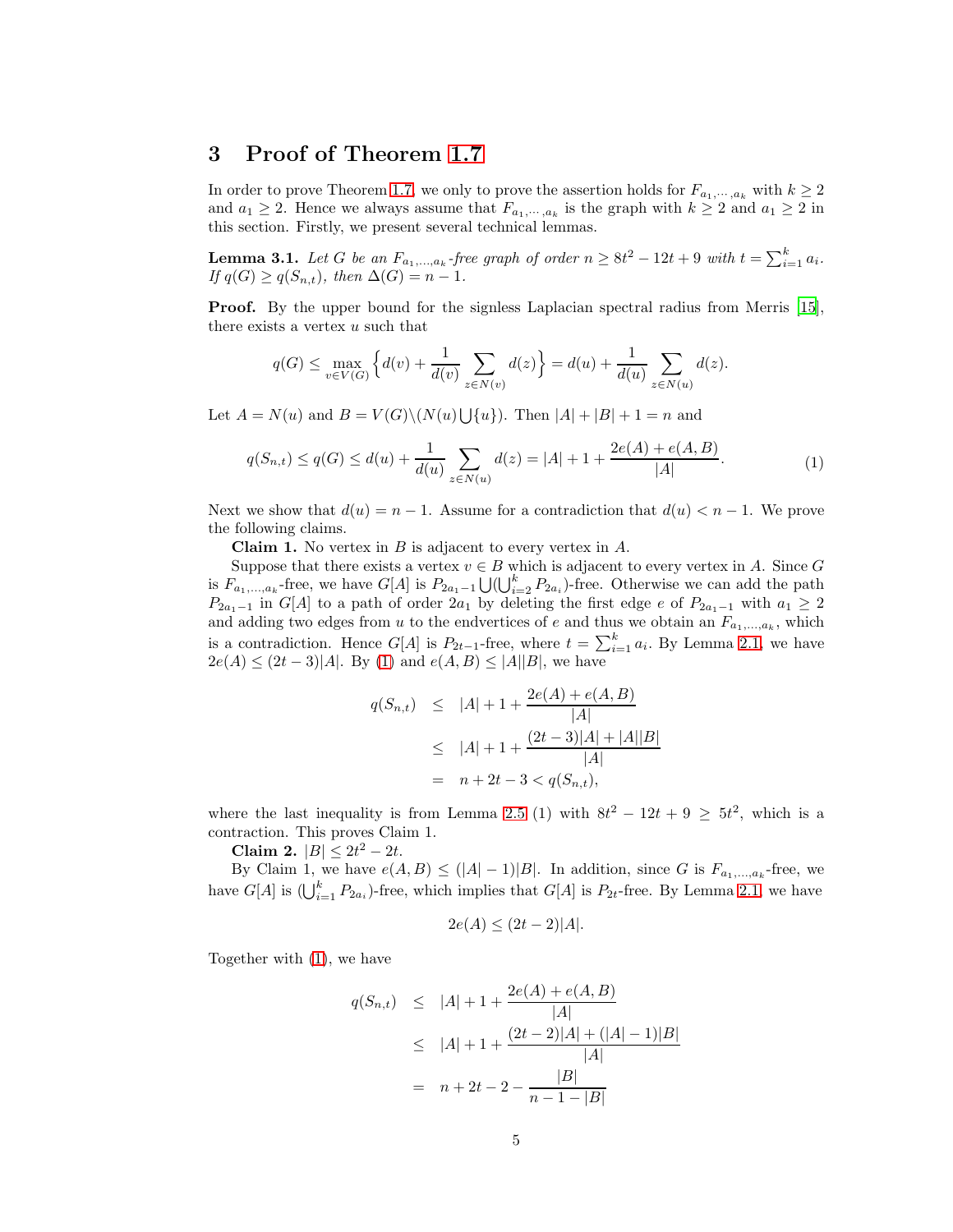$$
\quad < \ \ n+2t-2-\frac{|B|}{n+2t-3}.
$$

Hence  $|B| \leq 2t^2 - 2t$  follows from Lemma [2.5](#page-3-2) (1). This proves Claim 2.

Let  $A'$  be the set of all vertices in  $A$  which are adjacent to every vertex in  $B$ . Claim 3.  $|A'| \ge |A| - 2t^2 + 2t$ . Since  $2e(A) \leq (2t-2)|A|$  and

$$
e(A, B) \le |A'||B| + (|A| - |A'|)(|B| - 1) = |A||B| - |A| + |A'|,
$$

we have

$$
q(S_{n,t}) \le |A| + 1 + \frac{2e(A) + e(A, B)}{|A|}
$$
  
\n
$$
\le |A| + 1 + \frac{(2t - 2)|A| + |A||B| - |A| + |A'|}{|A|}
$$
  
\n
$$
= n + 2t - 2 - \frac{|A| - |A'|}{|A|}
$$
  
\n
$$
\le n + 2t - 2 - \frac{|A| - |A'|}{n + 2t - 3}.
$$

Hence  $|A'| \geq |A| - 2t^2 + 2t$  follows from Lemma [2.5](#page-3-2) (1). This proves Claim 3.

Let  $G_1$  be the union of all components of  $G[A]$  each of which contains at least a vertex in A', and let  $G_2$  be the union of the remaining components of  $G[A]$ . Set  $n_1 = |V(G_1)|$  and  $n_2 = |V(G_2)|$ . Note that  $G_2$  is also  $\left(\bigcup_{i=1}^k P_{2a_i}\right)$ -free which implies that  $G_2$  is  $P_{2t}$ -free. By Lemma [2.1](#page-3-1) again,  $e(G_2) \le (t-1)n_2$ .

Claim 4.  $G_1$  contains no cycle longer than  $2t - 3$ .

Assume for a contradiction that G contains a cycle  $C_p$  with  $p \geq 2t-2$ . Since G is  $F_{a_1,...,a_k}$ . free graph,  $G[A]$  must be  $\bigcup_{i=1}^{k} P_{2a_i}$ -free, which implies  $p \leq 2t-1$ . Hence  $2t-2 \leq p \leq 2t-1$ . By the definition of  $G_1$ , there must be a vertex  $z \in A'$  that either belongs to  $C_p$  or can be joined to a vertex of  $C_p$  by a path Q contained in  $G_1$ . By Claims 2-3,

$$
|A'| \ge |A| - 2t^2 + 2t = n - 1 - |B| - 2t^2 + 2t \ge n - 4t^2 + 4t - 1 \ge 2t > 2.
$$

We consider the following two cases.

Case 1.  $z \in V(C_p)$ .

There exists a vertex  $v \in A' \setminus V(C_p)$  by  $|A'| \geq 2t > p$ . Choose a vertex  $w \in B$  and construct a path P of order 2t whose first three successive vertices are  $v, w, z$  respectively and all vertices of P except w are in A. As a result,  $G[A\bigcup \{w\}]$  contains  $\bigcup_{i=1}^{k} P_{2a_i}$  as a subgraph, where  $\bigcup_{i=1}^{k} V(P_{2a_i}) = V(P)$  and the first three successive vertices of  $P_{2a_1}$  are  $v, w, z$  respectively. Thus G contains  $F_{a_1,...,a_k}$  as a subgraph, which is a contradiction.

**Case 2.** z is joined to a vertex of  $C_p$  by a path Q contained in  $G_1$ .

Choose a vertex  $w \in B$ . If there exists a vertex  $v \in A' \setminus (V(C_p) \cup V(Q))$ , then we can get a path P of order 2t whose first three successive vertices are  $v, w, z$  respectively and all vertices P except w are in A. Otherwise, we can also construct a path P of order 2t whose first three successive vertices are  $z, w, v$  respectively and all vertices of P except w are in A. Then  $G[A\bigcup \{w\}]$  contains  $\bigcup_{i=1}^k P_{2a_i}$  as a subgraph, implying that G contains  $F_{a_1,...,a_k}$  as a subgraph. This is a contradiction. Hence Claim 4 holds.

By Claim 4 and Lemma [2.2,](#page-3-3) we have

$$
2e(G_1) \le (2t-3)n_1.
$$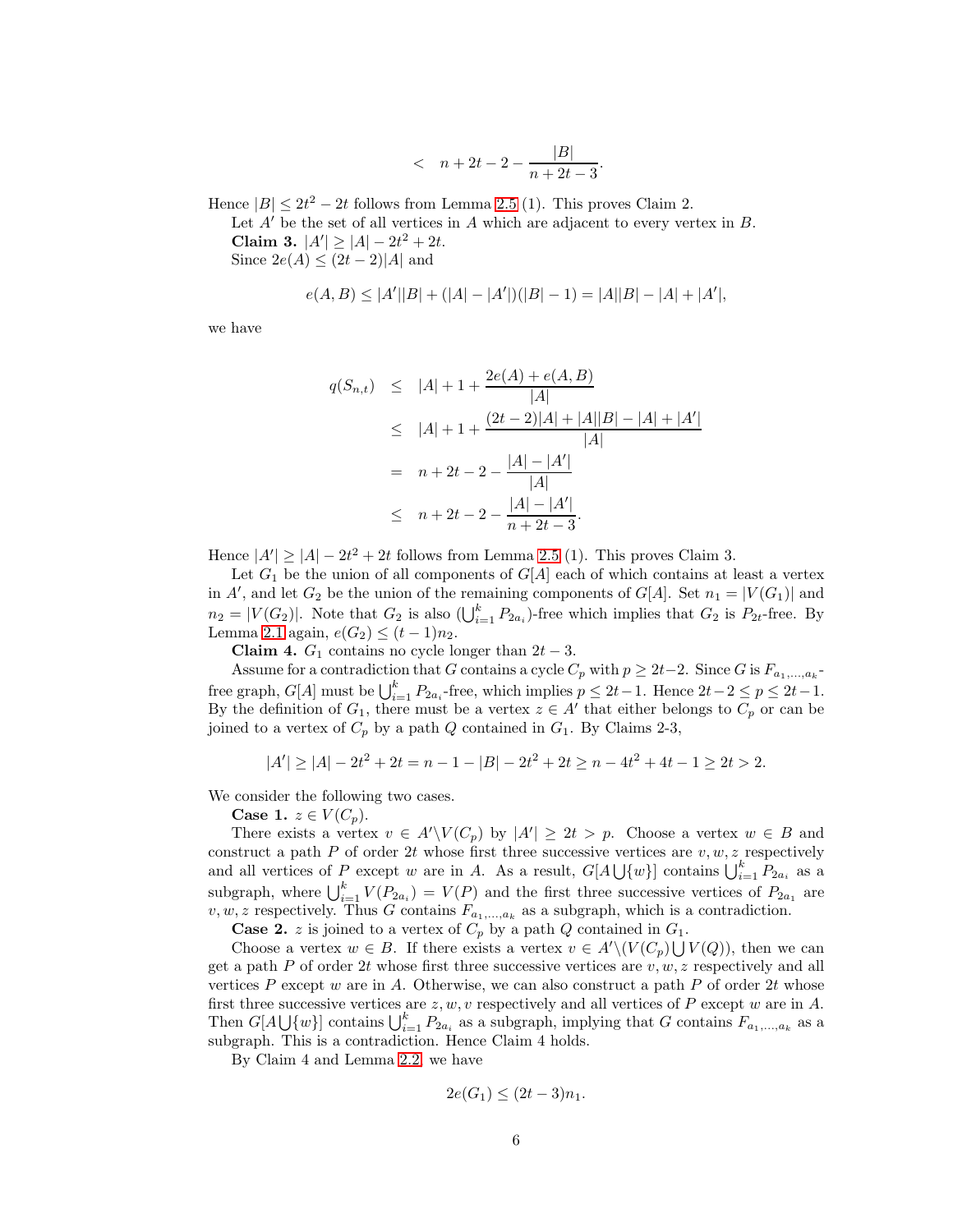Then

$$
2e(A) = 2e(G_1) + 2e(G_2)
$$
  
\n
$$
\leq (2t - 3)n_1 + (2t - 2)n_2 = (2t - 3)(n_1 + n_2) + n_2
$$
  
\n
$$
\leq (2t - 3)|A| + |A| - |A'| \leq (2t - 3)|A| + 2t^2 - 2t.
$$

By  $(1)$ ,

$$
q(S_{n,t}) \le |A| + 1 + \frac{2e(A) + e(A, B)}{|A|}
$$
  
\n
$$
\le |A| + 1 + \frac{(2t - 3)|A| + 2t^2 - 2t + |A||B|}{|A|}
$$
  
\n
$$
= n + 2t - 3 + \frac{2t^2 - 2t}{|A|}.
$$

Hence it follow from Lemma [2.5](#page-3-2) (1) that

$$
n + 2t - 2 - \frac{2t^2 - 2t}{|A|} \le n + 2t - 2 - \frac{2t^2 - 2t}{n + 2t - 3} \le n + 2t - 2 - 1 + \frac{2t^2 - 2t}{|A|}
$$

which implies that  $|A| \leq 4t^2 - 4t$ . Hence by Claim 3,

$$
n = 1 + |A| + |B| \le 1 + 4t^2 - 4t + 2t^2 - 2t < 8t^2 - 12t + 9,
$$

which is a contradiction. Hence  $d(u) = n - 1$  and it completes the proof.

<span id="page-6-0"></span>**Lemma 3.2.** Let G be a  $\bigcup_{i=1}^{k} P_{2a_i}$ -free graph of order  $n > t^2 - t - 1$  with  $k \geq 2$ ,  $a_1 \geq \cdots \geq$  $a_k \geq 1$ , and  $t = \sum_{i=1}^k a_i$ . If  $e(G) \geq (t-1)n - (t^2 - t - 1)$ , then there exists an induced subgraph H of G such that  $|V(H)| \ge n - (t^2 - t - 1)$ ,  $\delta(H) \ge t - 1$ , and  $d_H(v) \le t - 2$  for every vertex  $v \in V(G) \backslash V(H)$ .

**Proof.** If  $\delta(G) > t-1$ , then let  $H = G$ . Otherwise we delete a vertex  $v_1$  with the minimum degree  $\delta(G) \leq t - 2$  and obtain  $G_1 = G - v_1$ . If  $\delta(G_1) \geq t - 1$ , let  $H = G_1$ . Otherwise we may continue this way until  $\delta(G_{r-1}) \leq t-2$  and  $G_r$  obtained from  $G_{r-1}$  by deleting a vertex with the minimum degree and  $\delta(G_r) \geq t-1$ . We show that  $r \leq t^2 - t - 1$ .

Since  $G_r$  is  $\bigcup_{i=1}^k P_{2a_i}$ -free, we have  $G_r$  is  $P_{2t}$ -free. By  $|V(G_r)| = n - r$  and Lemma [2.1,](#page-3-1)

$$
(t-1)(n-r) \ge e(G_r) \ge e(G) - r(t-2) \ge (t-1)n - (t^2 - t - 1) - r(t-2),
$$

which implies  $r \leq t^2 - t - 1$ . Hence  $|V(H)| \geq n - (t^2 - t - 1)$ . From the procedure constructing  ${G_i}_{i=1}^r$ ,  $d_H(v) \le t-2$  for every vertex  $v \in V(G) \backslash V(H)$ .

<span id="page-6-1"></span>**Lemma 3.3.** Let  $G_1$  be a  $\bigcup_{i=1}^k P_{2a_i}$  free graph of order  $n_1$  with  $t = \sum_{i=1}^k a_i \geq 3$  and  $G_2$  be a graph of order  $n_2$  with  $1 \leq n_2 \leq t^2 + t - 2$ . If  $G = K_1 \nabla (G_1 \bigcup G_2)$  is a graph of order n with  $n = n_1 + n_2 + 1 \ge 8t^2 - 12t + 9$ , then  $q(G) < q(S_{n,t})$ .

**Proof.** Without loss of generality, we assume that  $G_2 = K_{n_2}$ . Since  $G_1$  is  $\bigcup_{i=1}^k P_{2a_i}$ -free, we have  $G_1$  is  $P_{2t}$ -free. By Lemma [2.1,](#page-3-1)

$$
e(G_1) \le (t-1)(n-n_2-1)
$$

Thus,

$$
e(G - V(G_2)) = e(G_1) + n - n_2 - 1 \le t(n - n_2 - 1).
$$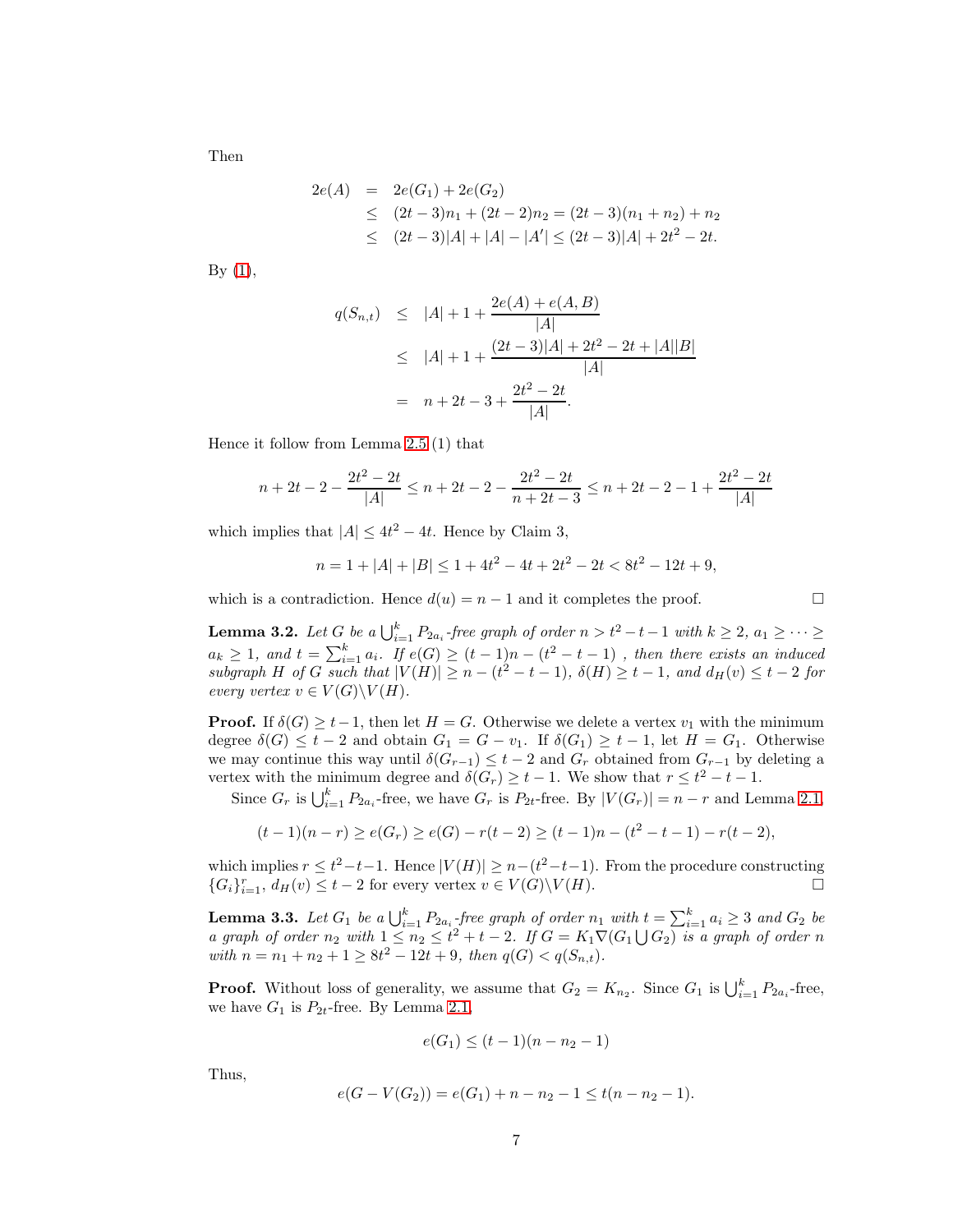By [\[6](#page-9-8), Theorem 3.1],

$$
q(G - V(G_2)) \leq \frac{2e(G - V(G_2))}{|V(G - V(G_2))| - 1} + |V(G - V(G_2))| - 2
$$
  

$$
\leq \frac{2t(n - n_2 - 1)}{n - n_2 - 1} + n - n_2 - 2
$$
  

$$
\leq n + 2t - n_2 - 2.
$$

Let  $\mathbf{x} = (x_1, \ldots, x_n)^T$  be a unit positive eigenvector of  $Q(G)$  corresponding to the signless Laplacian spectral radius  $q(G)$ . By symmetry, all components of x corresponding to the vertices of  $G_2$  are the same, say a. By the eigenequations of  $Q(G)$  on u with the maximum degree and a vertex of  $G_2$ , respectively, we have

$$
(q(G) - n + 1)x_u = \sum_{v \in V(G) \setminus \{u\}} x_v \le \sqrt{(n-1)\sum_{v \in V(G) \setminus \{u\}} x_v^2} = \sqrt{(n-1)(1 - x_u^2)},
$$
  

$$
(q(G) - n_2)a = (n_2 - 1)a + x_u.
$$

Note that  $q(G) \ge q(S_{n,t}) > n + 2t - 3$  and  $n_2 \le t^2 + t - 2$ , we have

$$
x_u^2 \leq \frac{n-1}{(q(G)-n+1)^2+n-1} \leq \frac{n-1}{n-1+4(t-1)^2} < 1-\frac{4(t-1)^2}{n+4t^2},
$$

and

$$
a = \frac{x_u}{q(G) - 2n_2 + 1} \le \frac{x_u}{n + 2t - 2n_2 - 2} \le \frac{x_u}{n - 2t^2 + 2}.
$$

Then

$$
q(G) = \sum_{ij \in E(G)} (x_i + x_j)^2 = \sum_{ij \in E(G) \setminus E(G_2)} (x_i + x_j)^2 + n_2(a + x_u)^2 + \sum_{ij \in E(G_2)} (x_i + x_j)^2
$$
  
\n
$$
< q(G - V(G_2)) + n_2(a + x_u)^2 + 2n_2(n_2 - 1)a^2
$$
  
\n
$$
\leq n + 2t - n_2 - 2 + n_2 \left(1 + \frac{1}{(n - 2t^2 + 2)^2} + \frac{2}{n - 2t^2 + 2} + \frac{2(n_2 - 1)}{(n - 2t^2 + 2)^2}\right) x_u^2
$$
  
\n
$$
< n + 2t - n_2 - 2 + n_2 \left(1 + \frac{3}{n - 2t^2 + 2}\right) \left(1 - \frac{4(t - 1)^2}{n + 4t^2}\right)
$$
  
\n
$$
< n + 2t - 2 - \left(\frac{4(t - 1)^2}{n + 4t^2} - \frac{3}{n - 2t^2 + 2}\right)
$$
  
\n
$$
< n + 2t - 2 - \frac{2t(t - 1)}{n - 2t^2 + 2}
$$
  
\n
$$
< n + 2t - 2 - \frac{2t(t - 1)}{n + 2t - 3} < q(S_{n,t}).
$$

This completes the proof.  $\Box$ 

Now we are ready to prove Theorem [1.7.](#page-3-0)

**Proof of Theorem [1.7.](#page-3-0)** Suppose that  $q(G) \geq q(S_{n,t})$ . We will show that  $G = S_{n,t}$ . By Lemma [3.1,](#page-4-1)  $\Delta(G) = n - 1$ . Let  $u \in V(G)$  be the vertex with the maximum degree  $\Delta(G)$ , i.e.,  $d(u) = n - 1$ . By Lemma [2.5](#page-3-2) (2),  $e(G) \geq tn - t^2 + 1$ , which implies that

$$
e(G-u) = e(G) - n + 1
$$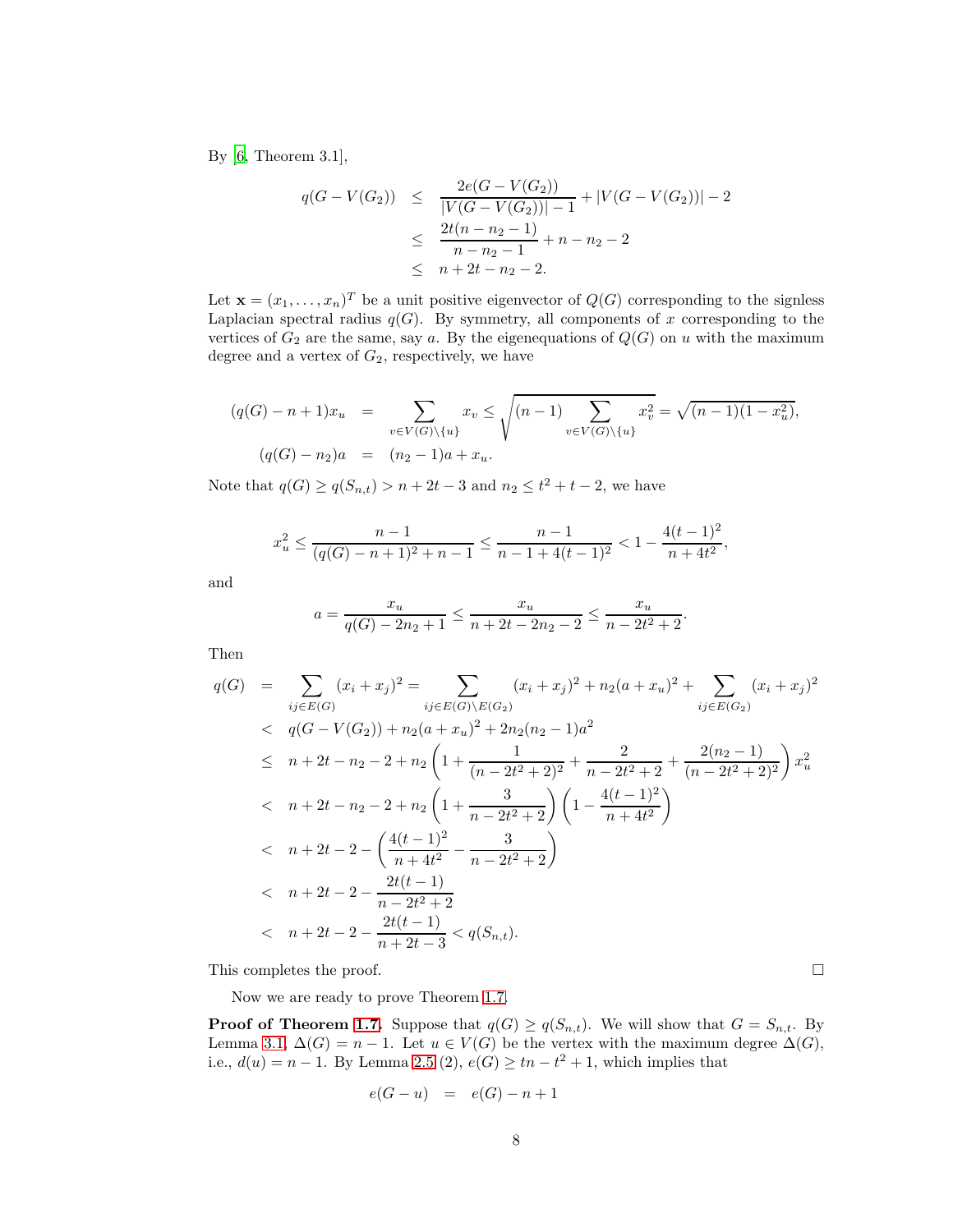$$
\geq (t-1)n - t^2 + 2
$$
  
=  $(t-1)(n-1) - (t^2 - t - 1).$ 

Note that  $G-u$  is  $\bigcup_{i=1}^k P_{2a_i}$ -free, otherwise G contains  $F_{a_1,...,a_k}$ as a subgraph. By Lemma [3.2](#page-6-0) , there exists an induced subgraph H of  $G - u$  such that  $\delta(H) \geq t - 1$ ,  $|V(H)| = n_1 \geq$  $n - (t^2 - t)$ , and  $d_H(v) \le t - 2$  for every vertex  $v \in V(G) \setminus (V(H) \bigcup \{u\})$ . Let  $H = \bigcup_{i=1}^s H_i$ and  $|V(H_i)| = h_i$ , where  $H_i$  is a component of H for  $i = 1, \ldots, s$ .

**Claim 1.** Every component of  $G - u$  contains at most one graph of  $H_1, \ldots, H_s$  as an induced subgraph.

Note that  $\delta(H_i) \geq t-1 \geq 2$  for  $i = 1, \ldots, s$ . By Lemma [2.3,](#page-3-4)  $H_i$  contains a cycle of length at least t for  $i = 1, \ldots, s$ . In fact, if there is a component of  $G - u$  containing at least two graphs  $H_i$  and  $H_j$  as an induced subgraph for  $1 \leq i \neq j \leq s$ , then  $G - u$  contains  $P_{2t+1}$ as a subgraph and thus G contains  $F_{a_1,...,a_k}$  as a subgraph, which is a contradiction. This proves Claim 1.

By Claim 1, we let  $T_i$  be the component of  $G-u$  containing  $H_i$  as an induced subgraph, and  $G - u = (\bigcup_{i=1}^{s} T_i) \bigcup T_0$ , where  $T_0$  is the union of the remaining components of  $G - u$ . Note that  $G - u$  is  $\bigcup_{i=1}^{k} P_{2a_i}$ -free, we have  $T_i$  is  $P_{2t}$ -free for  $i = 0, \ldots, s$ .

Claim 2.  $T_0 = \emptyset$ .

In fact, if  $T_0 \neq \emptyset$ , then

$$
1 \le |V(T_0)| = n - 1 - \sum_{i=1}^{s} |V(T_i)| \le n - 1 - \sum_{i=1}^{s} |V(H_i)|
$$
  
=  $n - 1 - n_1 \le t^2 - t - 1$ .

By Lemma [3.3,](#page-6-1)  $q(G) < q(S_{n,t})$ , which is a contradiction. This proves Claim 2.

Claim 3.  $h_i \geq 2t$  for  $i = 1, \ldots, s$ .

Suppose there exist an  $h_i$  such that  $h_i \leq 2t - 1$ . Since  $\delta(H_i) \geq \delta(H) \geq t - 1$ , we have  $h_i \geq t$ . Then

$$
t \le h_i \le |V(T_i)| \le h_i + |V(G - u) \setminus V(H)| \le 2t - 1 + t^2 - t - 1 = t^2 + t - 2.
$$

By Lemma [3.3,](#page-6-1)  $q(G) < q(S_{n,t})$ , which is a contradiction. This proves Claim 3.

By the definition of  $L_{r,t}$ , we have the following claim directly.

Claim 4. For any fixed  $1 \leq i \leq s$ , if  $H_i = L_{r_i,t-1}$  with  $h_i = r_i(t-1) + 1$ , then  $H_i$ contains  $P_{2t-1}$  as a subgraph.

**Claim 5.** For any fixed  $1 \leq i \leq s$ , if  $H_i$  is a subgraph of  $S_{h_i,t-1}$ , then  $H_i$  contains  $P_{2t-1}$ as a subgraph. Moreover,  $T_i$  is subgraph of  $S_{|V(T_i)|,t-1}$ .

If  $H_i$  is a subgraph of  $S_{h_i,t-1}$ , then there exists  $I_i \subseteq V(H_i)$  of size  $h_i - t + 1$  such that  $I_i$ induces an independent set of  $H_i$ . Since  $\delta(H_i) \geq t-1$ , every vertex in  $I_i$  is adjacent to every vertex in  $V(H_i)\backslash I_i$ . Then  $H_i$  contains a path P of order 2t – 1 with both endvertices in  $I_i$  as a subgraph. If  $(V(T_i)\backslash V(H_i)) \bigcup I_i$  induces at least an edge, then we can get a path of order 2t from P. Hence G contains  $F_{a_1,...,a_k}$  as a subgraph, which is a contradiction. This implies that  $(V(T_i)\backslash V(H_i))\bigcup I_i$  is an independent set and thus  $T_i$  is subgraph of  $S_{|V(T_i)|,t-1}$ . This proves Claim 5.

Note that  $q(G) \ge q(S_{n,t})$ . Since  $H_i$  is  $\bigcup_{i=1}^k P_{2a_i}$ -free and  $\delta(H_i) \ge \delta(H) \ge t-1$ , by Lemmas [2.4,](#page-3-5)  $H_i$  is a subgraph of  $S_{h_i,t-1}$  or  $H_i = L_{r_i,t-1}$  with  $h_i = r_i(t-1) + 1$  and  $k = 2, a_1 = a_2$  for  $i = 1, \ldots, s$ . If  $s \geq 2$ , then by Claims 3 and 4,  $G - u$  contains  $2P_{2t-1}$  as a subgraph and thus G contains  $F_{a_1,...,a_k}$  as a subgraph, which is a contradiction. So  $s = 1$ . This implies that

$$
G-u=T_1,
$$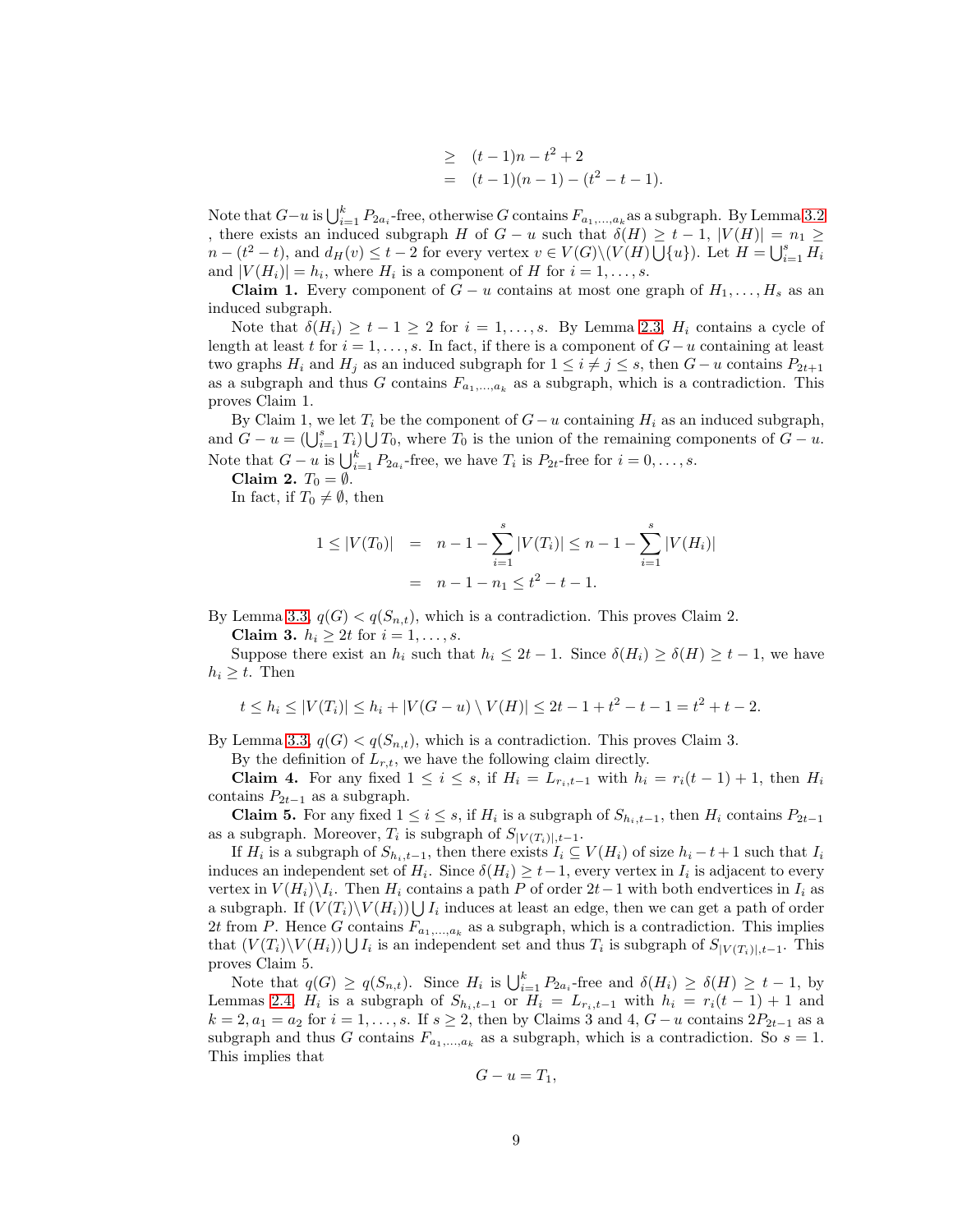and  $H_1$  is an induced graph of  $T_1$ , where  $H_1$  is a subgraph of  $S_{h_1,t-1}$  or  $H_1 = L_{r_1,t-1}$  with  $h_1 = r_1(t-1) + 1$  and  $k = 2, a_1 = a_2$ .

First suppose that  $H_1$  is a subgraph of  $S_{h_1,t-1}$ . By Claim 5,  $T_1$  is a subgraph of  $S_{|V(T_1)|,t-1}$ , i.e., G is a subgraph of  $S_{n,t-1}$ . If G is a proper subgraph of  $S_{n,t}$ , then it follows from Perron-Fronbenius theorem that  $q(G) < q(S_{n,t})$ , which is also a contradiction. Hence  $G = S_{n,t}$ .

Next suppose that  $H_1 = L_{r_1,t-1}$  with  $h_1 = r_1(t-1) + 1$  and  $k = 2, a_1 = a_2$ . If  $H_1 = T_1$ , then  $G = K_1 \nabla L_{r_1,t-1}$  with  $n = r_1(t-1) + 2$ . By Lemma [2.6,](#page-3-6)  $q(G) < n + 2t - 3 < q(S_{n,t}),$ which is a contradiction. Thus  $H_1$  is a proper subgraph of  $T_1$ . Let  $H' = T_1 - V(H_1)$  and  $|V(H')|=n_2$ . Since  $d_{H_1}(v) \leq t-2$  for every vertex  $v \in V(H')$ , we have

$$
e(V(H'), V(H_1)) \le (t-2)n_2 \le (t-2)(t^2 - t - 1).
$$

Then

$$
e(H') = e(T_1) - e(H_1) - e(V(H'), V(H_1))
$$
  
> 
$$
(t-1)n - t^2 + 2 - \frac{t(n_1 - 1)}{2} - (t-2)(t^2 - t - 1)
$$
  
= 
$$
(t-1)n - t^2 + 2 - \frac{t(n - n_2 - 2)}{2} - (t-2)(t^2 - t - 1)
$$
  
= 
$$
\frac{(t-2)n - (2t^3 - 4t^2)}{2} + \frac{tn_2}{2} > \frac{tn_2}{2}.
$$

By Lemma [2.1,](#page-3-1)  $H'$  contains  $P_{t+2}$  as a subgraph. Together with Claim 4,  $T_1$  contains  $P_{2t-1} \bigcup P_{t+2}$  as a subgraph. This implies that G contains  $F_{a_1,a_2}$  as a subgraph, which is a contradiction. This completes the proof.

# References

- <span id="page-9-0"></span>[1] J.A. Bondy, U.S.R. Murty, Graph Theory, Springer, New York, 2007.
- <span id="page-9-6"></span>[2] M.-Z. Chen, X.-D. Zhang, Erd˝os–Gallai stability theorem for linear forests, Discrete Math. 342 (2019) 904–916.
- <span id="page-9-1"></span>[3] M.-Z. Chen, A.-M. Liu, X.-D. Zhang, Spectral extremal results with forbidding linear forests, Graphs Combin. 35 (2019) 335–351.
- <span id="page-9-2"></span>[4] M.-Z. Chen, A-M. Liu, X.-D. Zhang. On the spectral radius of graphs without a star forest. Discrete Math. 344 (2021), 112269.
- <span id="page-9-4"></span>[5] S. Cioabă, L. Feng, M. Tait, X.-D. Zhang, The maximum spectral radius of graphs without friendship subgraphs, Electron. J. Combin. 27 (4) (2020) P4.22.
- <span id="page-9-8"></span>[6] K. Das, Maximizing the sum of the squares of the degrees of a graph, Discrete Math. 285 (2004) 57–66.
- <span id="page-9-7"></span>[7] X. Duan, B. Zhou, Sharp bounds on the spectral radius of a nonnegative matrix, Linear Algebra Appl. 439 (2013) 2961–2970.
- <span id="page-9-3"></span>[8] M.A.A. de Freitas, V. Nikiforov, L. Patuzzi, Maxima of the Q-index: graphs with no  $K_{s,t}$ , Linear Algebra Appl. 496 (2016) 381–391.
- <span id="page-9-5"></span>[9] G.A. Dirac, Some theorems on abstract graphs, Proc. London Math. Soc. 2 (1952) 69–81.